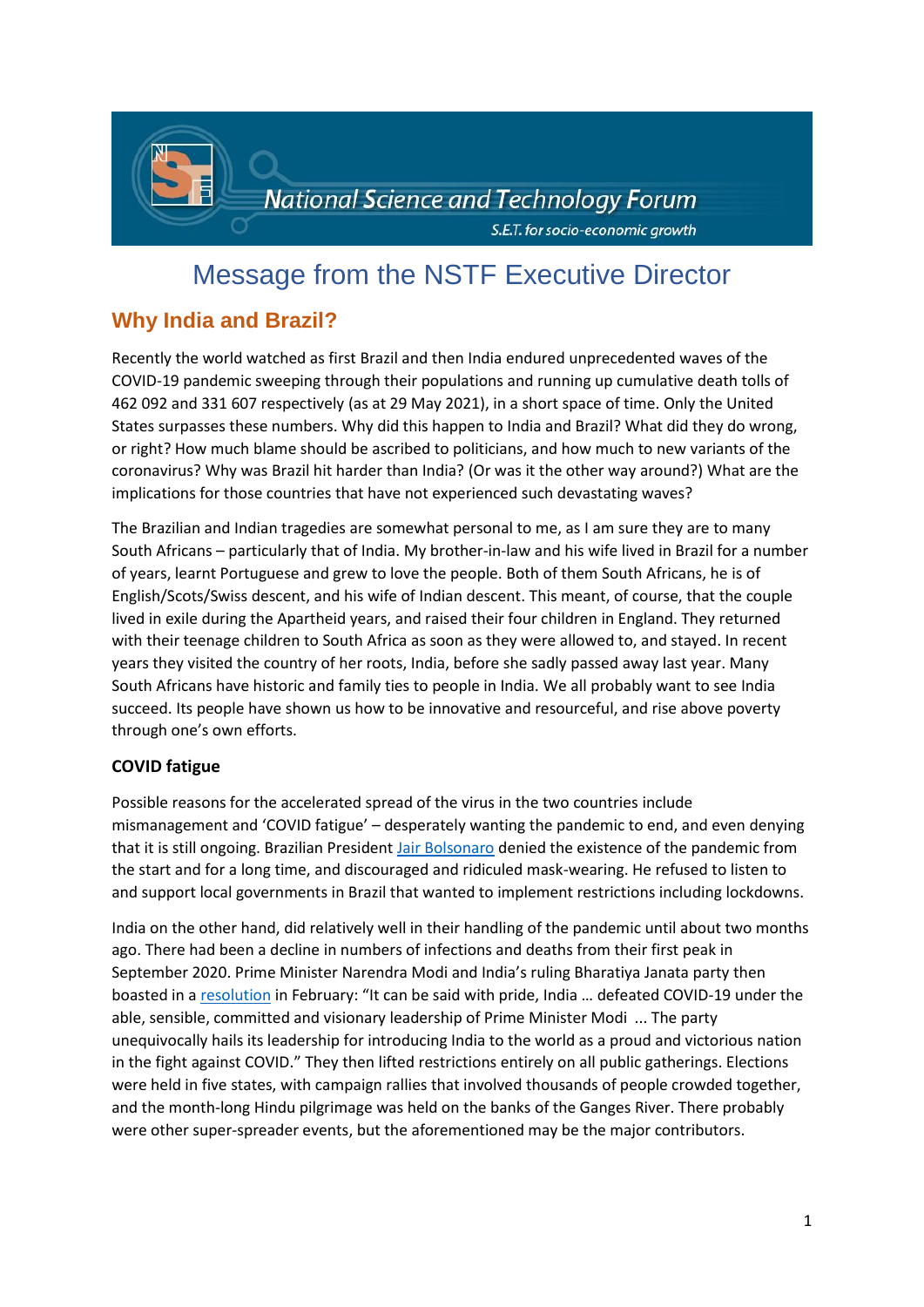The virus is deceptive. When you don't witness directly how people are getting severely ill and dying, it is tempting to think that it is harmless. Why wear a mask with people you know well? You don't see any sign of illness and they seem carefree…and so we jump to the conclusion that there is no threat.

Everywhere in the world where people have failed to use their imaginations and heed the science, notably the US, Brazil and India, (but many other places besides) the consequences have been dire. The worst is when the imaginations, and logic of the politicians fail them, and they decide to disregard sound scientific advice.

I mention imagination, because where something is undetectable by human senses, people tend to disregard it – e.g. climate change and global warming, market forces, the true character of corrupt individuals who act in a way that inspires trust, and all kinds of 'germs' (bacteria, fungus, viruses…). The list goes on. A questioning attitude is the key to getting behind appearances, as well as the imagination to conceive of a reality that is not apparent to the senses.

A[n article in Bloomberg](https://www.bloomberg.com/news/features/2021-03-05/coronavirus-crisis-in-brazil-deepens-as-covid-variant-spreads-and-deaths-spike) said on 5 March, that state governors had criticized Brazil's federal government for spreading false information and "prioritizing conflict, creating images of goodversus-evil and undermining cooperation." Towns in Brazil are making their own rules to manage the pandemic (or not). Some are imposing strict lockdown while others do nothing, in the interest of continued business and earning livelihoods. The toss-up between lives and livelihoods is a cruel one.

#### **Comparison of India and Brazil**

[Investopedia](https://www.investopedia.com/articles/markets/050416/economics-report-compare-and-contrast-india-vs-brazil-pbr.asp) advised in April 2019 that India and Brazil both have enormous potential – they "are both important developing economies, part of the BRIC nations, with large populations and a wealth of natural resources". (It omits the important 'S' in BRICS which stands for South Africa. The R stands for Russia and the C for China). This is still true despite the ravages of the COVID-19 pandemic, although the challenges to realising their potential are now even greater.

India has a huge population living on a small surface area. Its population is about 1.4 billion, similar in size to that of China, or six and a half times that of Brazil, or four times that of the USA. The area of India is only 40% of that of Brazil and a third of the area of the USA. Its population density stood at 416 per square kilometre in 2019. That is eight and a half times the population density of South Africa at the time. Although the surface area of Brazil is larger, most Brazilians live in urban areas, and substantial parts of the country is sparsely populated. The five most populous states, which are along the coast, range from 100 people to 493.5 people per square kilometre. Therefore population density as an indicator could be misleading.

India and Brazil thus have this in common: that large portions of their populations live in crowded conditions. 87% of Brazil's people live in urban areas, compared to 34% of India's population. (See [Urban population \(% of total population\) | Data \(worldbank.org\)\)](https://data.worldbank.org/indicator/SP.URB.TOTL.IN.ZS). 34% of India is of course a very high number of people.

India looks like a rich country if only comparing its GDP (Gross Domestic Product), which is about nine times that of South Africa, and almost double that of Brazil. However, the large population means that per capita GDP is dismally low, at \$1 982, or less than a third of that of Brazil. Health expenditure per capita in India is a mere \$19 per person.

India has a younger population than Brazil, with the average age being 26 years, compared to Brazil's (also young) population averaging 33.5 years.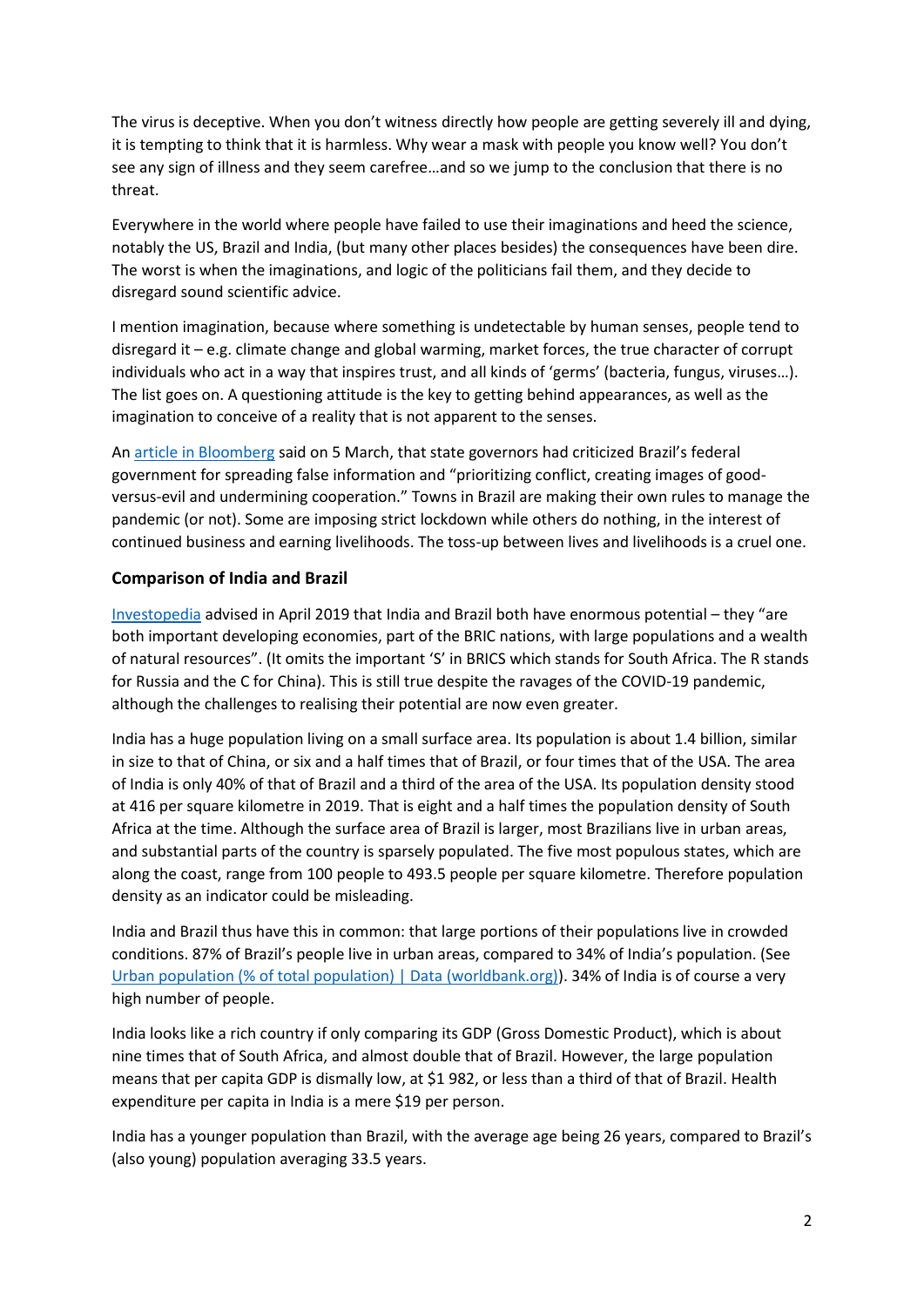#### **Comparing COVID-19 figures**

The actual number of COVID-19 infections are greater in India than in Brazil, at about 28.2 million vs 16.5 million respectively (at 29 May 2021). However, the infections *per million of the population* show that the proportion of infections is much lower for India, again because of the size of its population (20 226 for India, vs 77 197 for Brazil). Comparing total deaths from COVID-19 in the two countries, India's figure is 70% of that of Brazil. The figures should be seen in perspective. In both countries it is likely that the number of infections and deaths are many times more than the official statistics, making it futile to compare the official death toll of each of the countries.

India and Brazil have done something right in relation to COVID-19: they have both done a substantial number of tests. In India's case the total number is enormous, with the result that their number of tests per million of the population is similar to that of (or actually greater than) Brazil (247 688 and 230 930 per million, respectively). But testing is of little use if it doesn't lead to the containment of the spread of the virus.

India also got its vaccination programme onto a sound footing before the devastating spread of the virus in May. The number of COVID-19 vaccine doses administered monthly increased from 3.7 million in January, to 10.1 million in February, 50.6 million in March and more than 90 million in April. By 6 May, more than 162 million doses had been administered – the third highest number in the world after the US and China. India has done 70% of the number of full vaccinations of the USA. This is also double the number of complete vaccinations done in Brazil. However, India was of course overtaken by super-spreader events in May, and the deadly new strain of the virus. Despite the substantial progress of the vaccination roll-out, only about three per cent of the country's 1.4 billion people have been fully vaccinated.

#### **Variants of the SARS-CoV-2**

Our bodies produce antibodies in response to infection or vaccination, and this is the actual ammunition that fights the coronavirus inside of us. However, there are now more than a thousand known variants of the SARS CoV-2 virus. As the new strains increasingly adapt to our bodies, so our existing antibodies will become ineffective, the tests will no longer detect all new variants, and the available vaccinations will no longer work as effectively.

The only way of developing effective vaccines, is to analyse the variants. Scientists can detect "minuscule changes in the genetic make-up of the virus". Developments in genomic sequencing have made it possible to decode the entire viral genome, and to study it in astoundingly great detail.

The [World Health Organisation \(WHO\) h](file:///C:/Users/User/Downloads/B.1.617%20COVID-19%20Variant,%20First%20Detected%20in%20India,%20Now%20in%2053%20Countries:%20WHO%20(msn.com))as now introduced a new naming system for the variants based on the letters of the Greek alphabet. The UK/Kent, South African, Brazilian and Indian variants will now be named by the letters Alpha, Beta, Gamma and Delta respectively.

The WHO says that the B.1.617 COVID-19 variant, that was first detected in India, and is now called the Delta variant, is currently prevalent in 53 countries. [Virus variants in Asia threaten the whole](https://www.msn.com/en-za/news/other/virus-variants-in-asia-threaten-the-whole-world/ar-AAKBL9J?ocid=entnewsntp)  [world \(msn.com\).](https://www.msn.com/en-za/news/other/virus-variants-in-asia-threaten-the-whole-world/ar-AAKBL9J?ocid=entnewsntp)

The speed of transmission can be ascribed to the variants Delta, or B.1.617, originating in India, and the Gamma, or B.1.351, variant from Brazil. These variants are more infectious than the Alpha variant. In our country, a new strain was identified, namely the Beta variant. Since there are more than a thousand variants identified thus far, chances are high that virulent strains of SARS-CoV-2 may emerge in any country.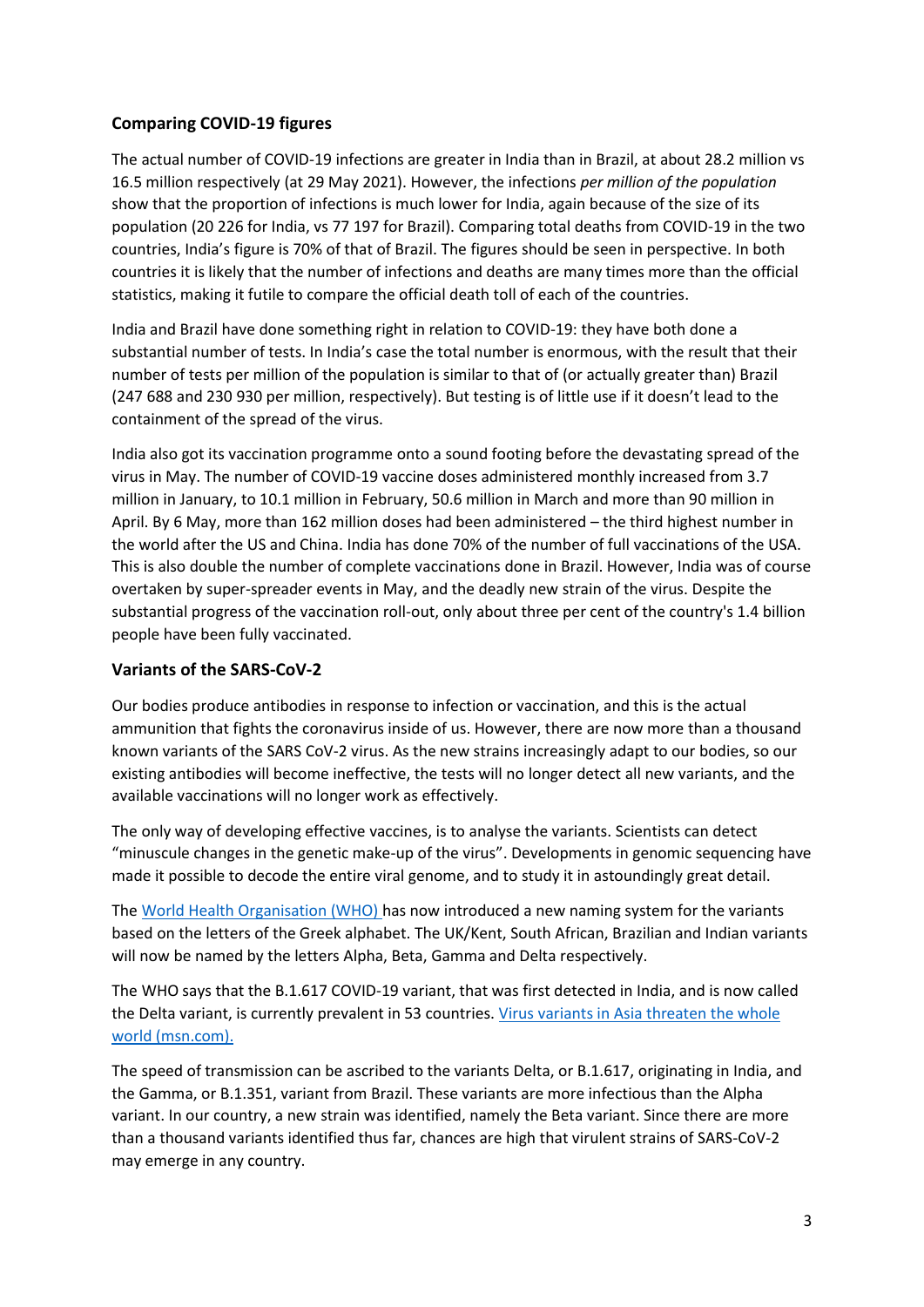Included in the other countries now experiencing the devastating spread of the Delta variant are Nepal and Vietnam. The disaster is compounded by the indications that the BioNtech/Pfizer and AstraZeneca vaccines are not as effective against the Delta variant.

Genomic sequencing by the Indian National Institute of Virology has identified eight mutations within the spike protein of the Delta variant. One of them has even been associated with 'immune escape', which enables the pathogens to evade the human immune system.

In Bangladesh, by contrast, the Beta variant (B.1.351) is responsible for the rapid rise in cases. Again, the AstraZeneca vaccine has been reported as offering only 'minimal' protection against this strain. As with India and surrounding countries, the main vaccine available in Bangladesh is Covishield, the name for AstraZeneca manufactured in India.

#### **Availability of vaccines**

The second wave of the pandemic in India is a tragedy in another sense: the volumes of medicines produced by the pharmaceutical industry in India is "the third largest in the world and the  $11<sup>th</sup>$ largest in terms of value. It contributes 3.5 per cent of the total drugs and medicines exported globally and about 20 per cent of the global exports of generic drugs". (See [Commentary: India's](Commentary:%20India)  [COVID-19 crisis has larger implications for the world -](Commentary:%20India) CNA (channelnewsasia.com)) The second wave has disrupted the manufacture and export of Indian pharmaceutical products, including vaccines.

From th[e Commentary: How did India go from exporting vaccines to reeling from COVID-19? -](https://www.channelnewsasia.com/news/asia/covid-19-coronavirus-india-modi-bjp-vaccine-oxygen-cases-death-14710314?cid=h3_referral_inarticlelinks_24082018_cna) CNA [\(channelnewsasia.com\)](https://www.channelnewsasia.com/news/asia/covid-19-coronavirus-india-modi-bjp-vaccine-oxygen-cases-death-14710314?cid=h3_referral_inarticlelinks_24082018_cna): "Although India produces 60 per cent of the world's vaccines, the government took no steps to scale up production of the two COVID-19 vaccines cleared for manufacture in the country. Nor did it permit the import of foreign vaccines, help expand available manufacturing facilities or license other Indian firms to produce doses.

"The world's richest countries have secured some 70% of supplies of the five top COVID-19 vaccines despite having less than 16% of the globe's population. (According to a recent study in the medical journal *The Lancet).* According to the WHO, only 0.2% of the population in poorer countries have been vaccinated against SARS-CoV-2. *The Economist* estimates that mass vaccinations will not start there until 2024 at the earliest, if programs continue at this pace."

#### **Conclusion**

It looks like the deadly waves of the coronavirus pandemic that are currently getting weaker in India and Brazil could happen anywhere in the world. Although the numbers of those affected and the speed with which it spreads are unprecedented, the tragedy of doctors and nurses being unable to assist many patients and watching them die, has played out across the world since early in 2020. The tragedy of mortuaries not being able to dispose of the dead has likewise happened before, for example, in Italy at the start of the pandemic last year. Another example is Gqeberha (Port Elizabeth) in the Eastern Cape during both the first and second waves.

Densely populated areas seem to be at greater risk of disastrous increases in the number of infections.

The speed of transmission can be ascribed to the variants (Delta, or B.1.617, originating in India, and the Gamma, or B.1.351 variant from Brazil) which are more infectious than stains with which we are familiar. Since there are more than a thousand variants identified thus far, chances are high that virulent strains of SARS-CoV-2 may emerge in any country, at any time.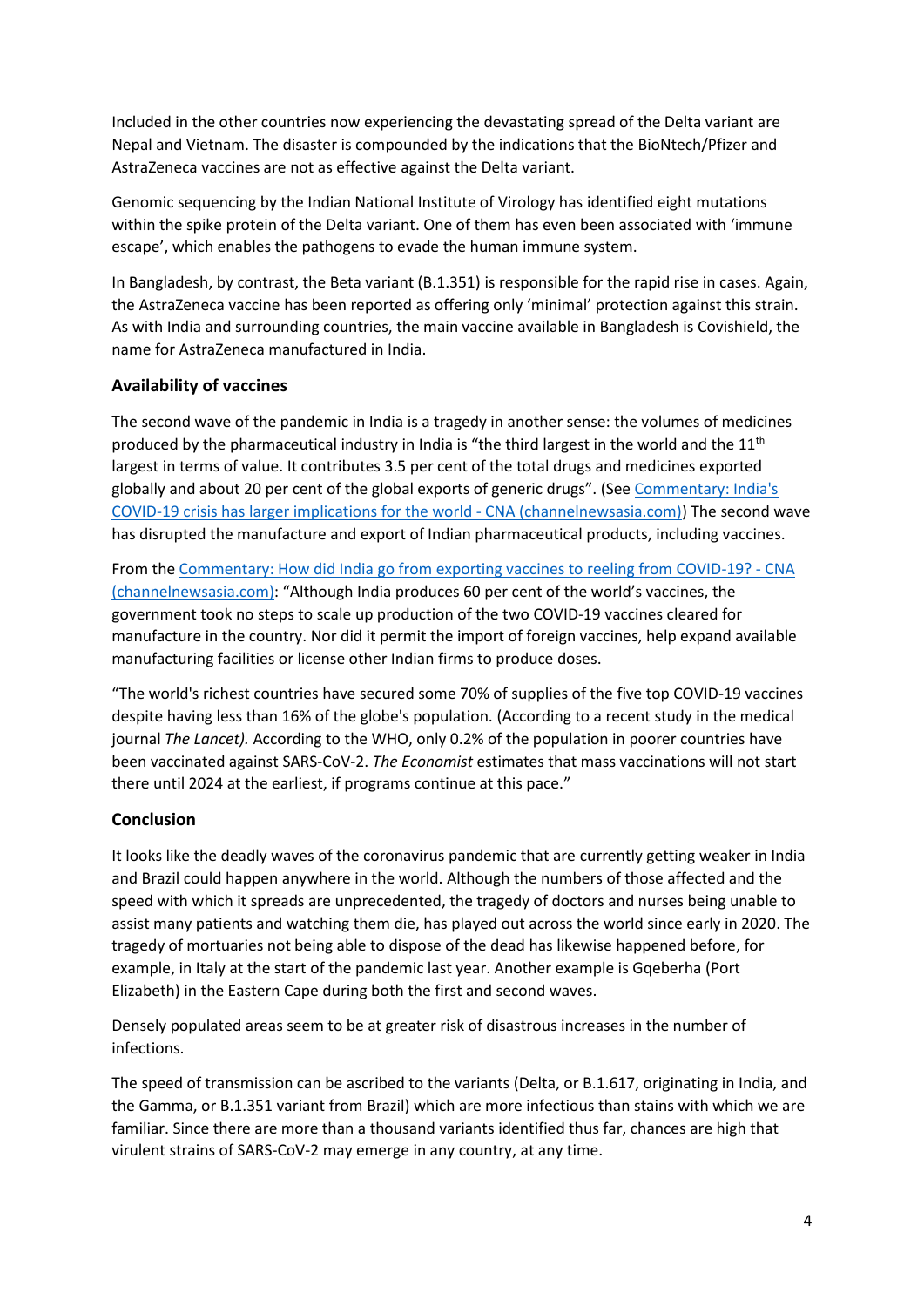However, it is not the emergence of new strains alone that is responsible for the carnage. What triggered the galloping spread of the new variants in both countries was the failure of their governments to prevent or limit direct contact among their people, especially super-spreader events. In India, the government did not ensure that manufacture of vaccines was scaled up, nor did it allow vaccines to be imported. It is imperative that governments should be effective and efficient, now more than ever, and that political leaders should have the will, and work together to deal with ongoing disasters such as the current pandemic.

Life-saving oxygen as well as vaccines are not readily available for all people in most countries, including India (where vaccines are manufactured).

Both the politicians and the new variants of the novel coronavirus are thus responsible for the Brazilian and Indian tragedies. We can only hope that our government can continue to initiate measures to prevent such tragedies, although it is constantly distracted by combative politics, and now by the imminent downfall of our Minister of Health.

|                          | Brazil                    | <b>India</b>              | <b>South Africa</b>       | <b>USA</b>     |
|--------------------------|---------------------------|---------------------------|---------------------------|----------------|
| GDP - 2020               | \$1 434 080               | \$2 708 770               | \$302 114 million in      | \$20 936 600   |
|                          | million                   | million                   | 2021 (about               | million        |
|                          |                           |                           | \$350 000                 |                |
|                          |                           |                           | previously)               |                |
| GDP per capita -         | \$6824                    | \$1982                    | \$5 067                   | \$63 742       |
| 2020                     |                           |                           |                           |                |
| <b>Health</b>            | \$389 (2017)              | \$19\$ (2017)             | \$499 (2017)              | \$9 386 (2019) |
| expenditure per          |                           |                           |                           |                |
| capita                   |                           |                           |                           |                |
| % budget                 | 10.26% (2017)             | 3.38% (2017)              | 13.34% (2017)             | 22.55% (2017)  |
| <b>Population</b>        | 213 934 926               | 1 392 345,967             | 59 622 000                | 332 770 250    |
|                          |                           |                           | (2020)                    |                |
| Surface area             | 8 515 770 km <sup>2</sup> | 3 287 259 km <sup>2</sup> | 1 219 090 km <sup>2</sup> | 9 831 510 km2  |
| Population               | 25 (2019)                 | 416 (2019)                | 49 (2020)                 | 33 (2019)      |
| density /km <sup>2</sup> |                           |                           |                           |                |
| Life expectancy          | 75.67 years               | 69.42                     | 63.86                     | 78.54          |

## **Key figures summarized for Brazil, India, South Africa and the USA:**

### **Covid figures (as at 29 May 2021)**

|                     | <b>Brazil</b> | India      | <b>South Africa</b> | <b>USA</b>  |
|---------------------|---------------|------------|---------------------|-------------|
| <b>Total Covid</b>  | 16 515 120    | 28 161 668 | 1662825             | 34 043 573  |
| <b>infections</b>   |               |            |                     |             |
| Total cases per     | 77 197        | 20 2 26    | 27719               | 102 304     |
| million             |               |            |                     |             |
| <b>Total Covid</b>  | 462 092       | 331 607    | 56 439              | 609 556     |
| deaths              |               |            |                     |             |
| <b>Total deaths</b> | 2 1 6 0       | 238        | 941                 | 1832        |
| per million         |               |            |                     |             |
| <b>Vaccinations</b> | 21 540 640    | 42 419 560 | 480 665             | 135 087 319 |
| completed           |               |            |                     |             |